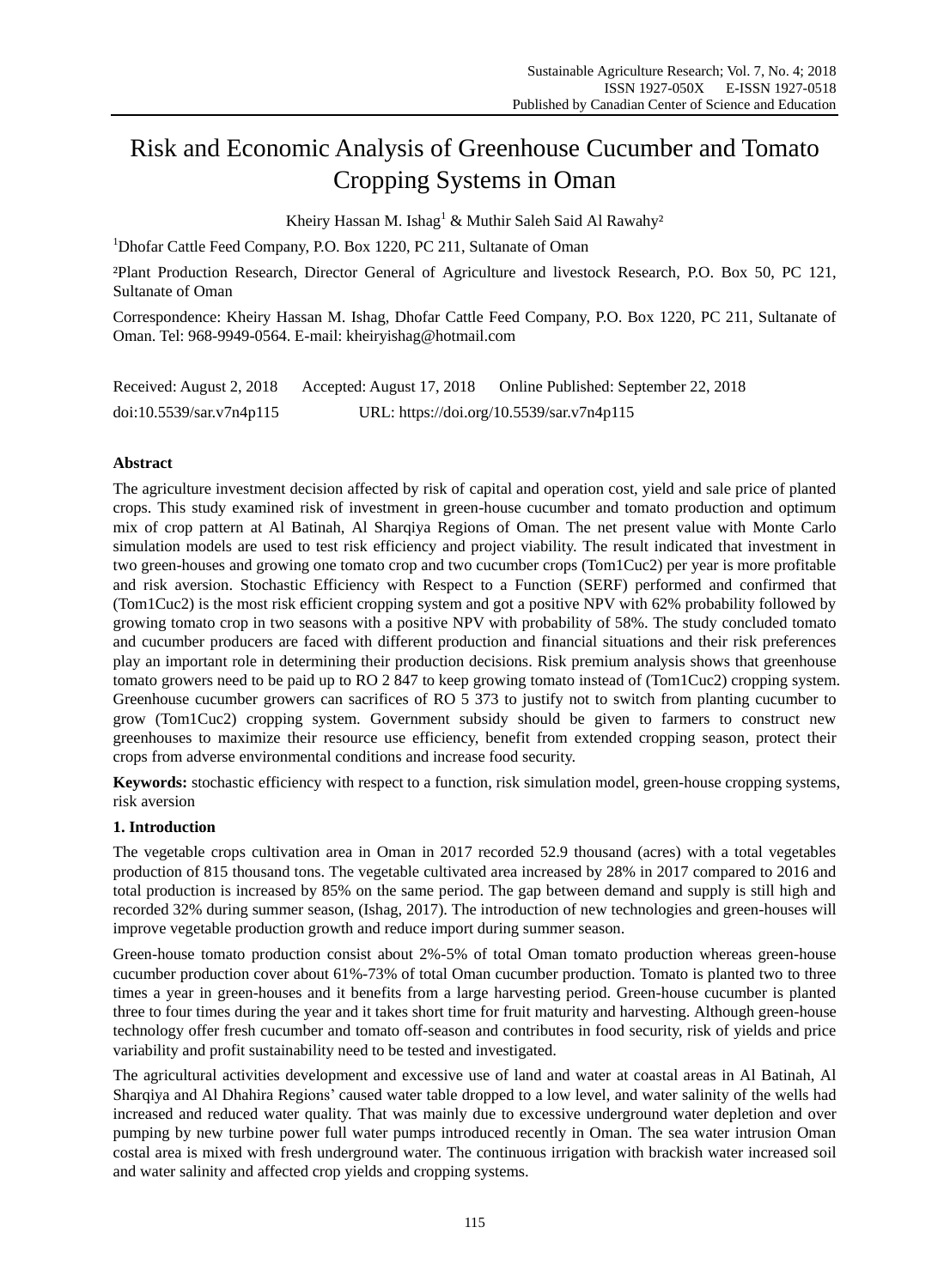The Government authority recently announced that the underground water reserve and ground water recharge is 1295 millions m<sup>3</sup>per year, which is less than water consumption of about (25%). This unbalance underground water reserve is one of the most challenges factor facing agriculture sector development in the country.

As a result, cucumber producers and open field vegetable grower are searching for alternative to overcome water shortage and salinity problems and mitigate risk of yield and price variation loss.

#### *1.1 Literature Review*

The green house farming technology use is increasing in Oman and around the world due to continues resources and environmental pressure such as land, water and disease on open filed farming. A vertical farming gives a good environmental solution to areas interested to be self-sustainable, (Kumar et.al 2018). Eihab et.al (2017), used minimization of total absolute deviations (MOTAD) approach to investigate risk of water and environmental constrain on green house crop mix and crop risk efficiency.

Green house cropping system viability and sustainability refer to system ability to generate profit in spite of major constrains and disturbance. The system resilience and ability to continue in the future in term of financial viability and natural resources degradation can be taken as a tool to choice between alternative greenhouse cropping systems, Lien G. et.al (2007). Stochastic and dynamic nature of the cropping systems can be model to estimate positive return for each alternative green house cropping system.

Monte Carlo Simulation Dynamic Model can be used for project viability and was addressed by Savvakis C. Savvides in (1994). He argued that this integrated analysis provided a range of outcomes that can reduce the risk of uncertainty inputs parameters and generate reliable results for decision makers and investor. Additional information related to simulation dynamic model and policies analysis can be found in Blumenfeld et al. (2009); Carpenter, Brock and Hanson (1999); Chen et al. (2009); Folkes et al (2002), MA (2005); Sanders and Lewis (2003).

Monte Carlo Simulation models were used in this study to quantify risk and uncertainty associated with green house cucumber and tomato cropping system. The quantitative risk analysis of optimum crop mix will provide decision makers cropping system viability and probability by estimating NPVs for each model. The model will also help in improving green-house management and help policy makers to form accurate policy and maintain national food security and preserving the environment. S. Quiroga (2010) used Monte Carlo simulations to estimate crop yield risk to water variability.

The stochastic efficiency of alternative green-house cropping system can rank risky alternative over a range of risk aversion. This technique developed by Hardaker et al. (2004) and called stochastic efficiency with respect to a function (SERF). SERF is based on the notion that ranking risky alternatives in terms of utility is the same as ranking alternatives with certainty equivalents (CE). CE is defined as a granted return the farmers except with the same utility as the expected utility of the risky prospect (Hardaker et al., 2004). (Lien et al., 2006) used Stochastic Efficiency with Respect to a Function (SERF) to supplement sustainability criterion. In this study, the (SERF) technique is applied to assess a set of alternative risky crop optimum mix and cropping systems. The SERF method ranks alternative risky green-house cropping systems in terms of the CE of cropping system return over a range of risk aversion levels. SERF can compare any level of decision makers" preferences including risk-averse, risk neutral and risk loving. The green house cucumber and tomato data collected from excremental data from Plant Production Research Center at Director General of Agriculture and Livestock Research. The stochastic simulation models were employed to examine NPV distribution for four cropping system alternatives. The main objective of this paper is to investigate optimum crop mix, sustainability and risk efficiency over a range of risk aversion level.

#### **2. Materials and Methods**

The study evaluated the investment in green-house to grow cucumber and tomato crops through estimating and calculating future costs and revenues of the project. The net present values (NPV) of cash flows are calculated by multiplying the predicted net cash flows by a discounted rate of 10%, which is similar to commercial Bank interest rate. The inputs data, yield and price were collected from Agriculture Research Station experimental date and farmers' survey.

The study used dynamic simulation model to evaluate investment in two green houses and calculate Net Present Value (NPV) of four cropping systems to evaluate risk and economics sustainability. The stochastic budgeting data of green-house cucumber and tomato cropping systems were used to consider risk and uncertainty of yield and price for each green-house cropping system. The study used (@Risk 7.5) program to account for the stochastic nature of key cropping system variables in the Monte Carlo simulation model. Parameters of input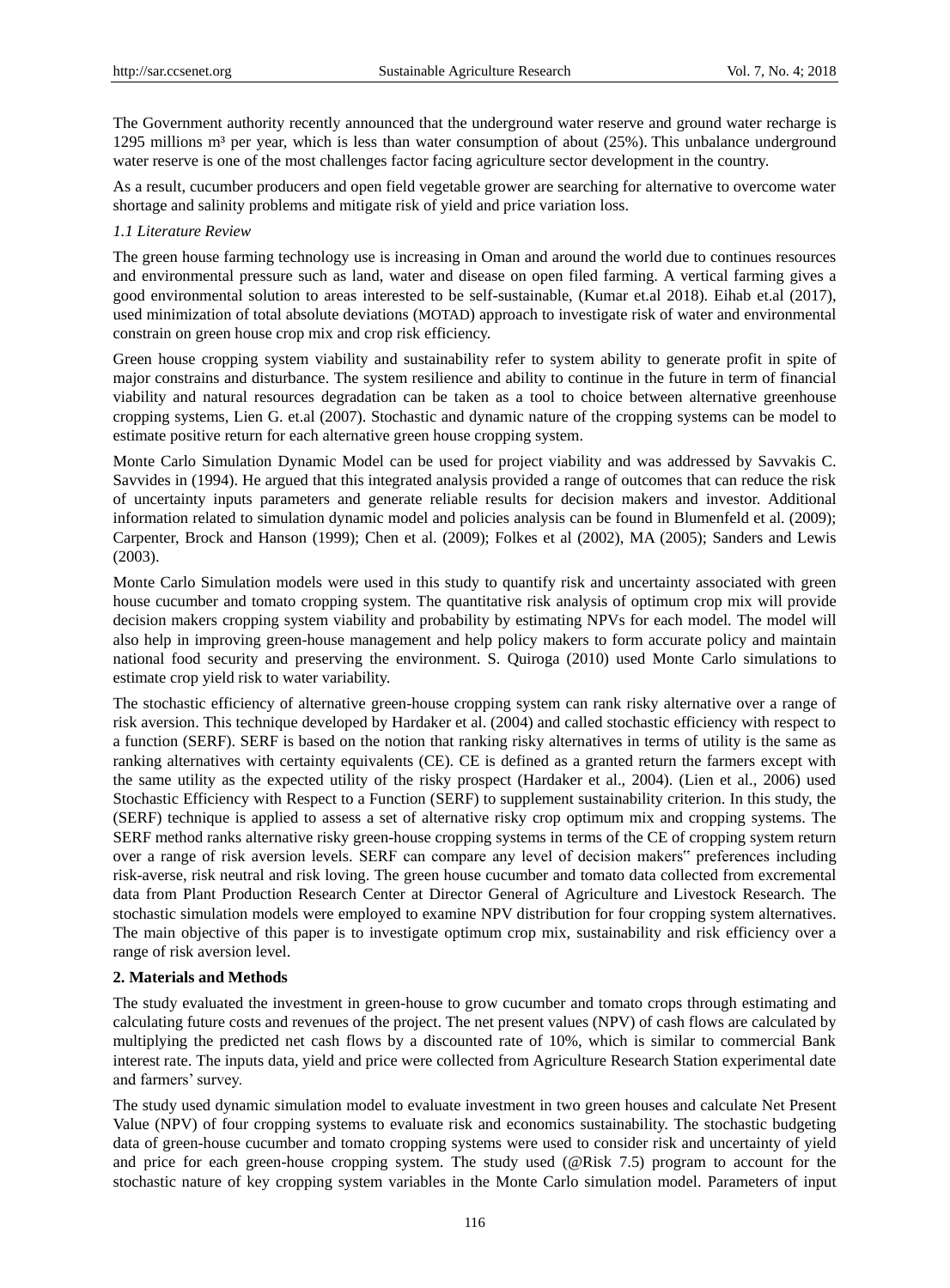distribution were used in the model and cash flow for each cropping system estimated for 10 years and presented in Table 1. A range of NPVs were obtained by using stochastic inputs variables in below formula.

$$
NPV = \sum_{n=0}^{N} \frac{C_n}{(1+r)^n}
$$

Where,

Cn = the net cash flow in year n (n = 0, 1, 2, ..., n), represented by farm income in this study.

 $n =$  the planning period which equals ten years in the current analysis.

 $r =$  the discount rate.

*2.1 Net Present Value and Simulation Models*

The study first identified the main key inputs variables and yield to estimate the best fit of variable probability distribution function which describes the range of the uncertainty around the expected variables. A historical data from Agriculture Research Station experimental data were used in the model to generate value for each greenhouse cropping systems. Monte Carlo Simulation analysis were used to incorporate stochastic variables main inputs cost, crop yield and price in the model. The probability distributions of each risky input variable i.e. (triangle – normal - binomials) were used to estimate Cumulative Distribution Function (CDF) of the model output (NPV) for each cropping system.

To investigate green-house cropping system risk efficiency and sustainability, the study performed Stochastic Efficiency with Respect to a Function (SERF) Analysis for different cropping system. The data were collected and calculated to generate Certainty Equivalent (CEs) and rank green house cropping system alternatives according to their risk efficiency and economic sustainability. The data for each green house cropping system model in this study is grouped to two categories (Table 1):

| Inputs used seasonally |                              | Capital fixed materials replaced each 5 years |                     |  |
|------------------------|------------------------------|-----------------------------------------------|---------------------|--|
|                        | <b>Seeds</b>                 |                                               | Fans                |  |
|                        | Fertilizers and Insecticides | $\overline{\phantom{0}}$                      | Cooling pads        |  |
|                        | Plastic sheets               |                                               | Polyethylene sheets |  |
|                        | Hanging ropes                |                                               | Irrigation system   |  |
|                        | Pruning scissors             |                                               | <b>Tractors</b>     |  |
|                        | Insect yellow traps          |                                               | Car (Van)           |  |
|                        | Packing boxes                |                                               | Planting trays      |  |

Table 1. Input used seasonally and capital fixed materials used in the models

## *2.2 Stochastic Efficiency with Respect to a Function (SERF)*

Planting soil

Simulation model is used to investigate risk management tool that can be used to improve sustainability of green house cropping systems and obtain the best sustainable cropping system. The model is run for (10,000) times for 10 years in the future to estimate Cumulative Distribution Function (CDF) of the model output (NPV) for each cropping system and assess the economic sustainability of different alternatives. The model failure measured in financial terms of getting a lowest or negative NPV, Hansen and Jones, (1996).

Stochastic efficiency with respect to a function (SERF) is used to rank the risky cropping systems alternatives simultaneously for decision makers with different risk aversion preferences. Risk Premium is also calculated by subtracting CE Certainty equivalent for less preferred alternative from dominant alternative. The certainty equivalent equation used in the study is presented below and include a utility function u ( $\lambda$ ), a random wealth variable X, and an initial level of wealth w0, the certainty equivalent is :

#### $CE = u-1\{E[u(X + w0)]\} - w0,$

The risk premium measure the minimum amount that would have to be paid to a farmers and decision maker to justify a switch from alternative present green house cropping system to other less risky cropping system. An analysis of four greenhouses cropping systems was conducted using a ten years experimental data and simulation model. Each green house cropping system is represented by two green house and yield, price, investment and operation cost data are collected from experiments data. Four models simulated the costs and returns of the four cropping systems to obtain the NPV probability distributions generated by the simulation model and used to rank the best alternative green house cropping system across a full range of Risk Aversion Coefficients -RACs.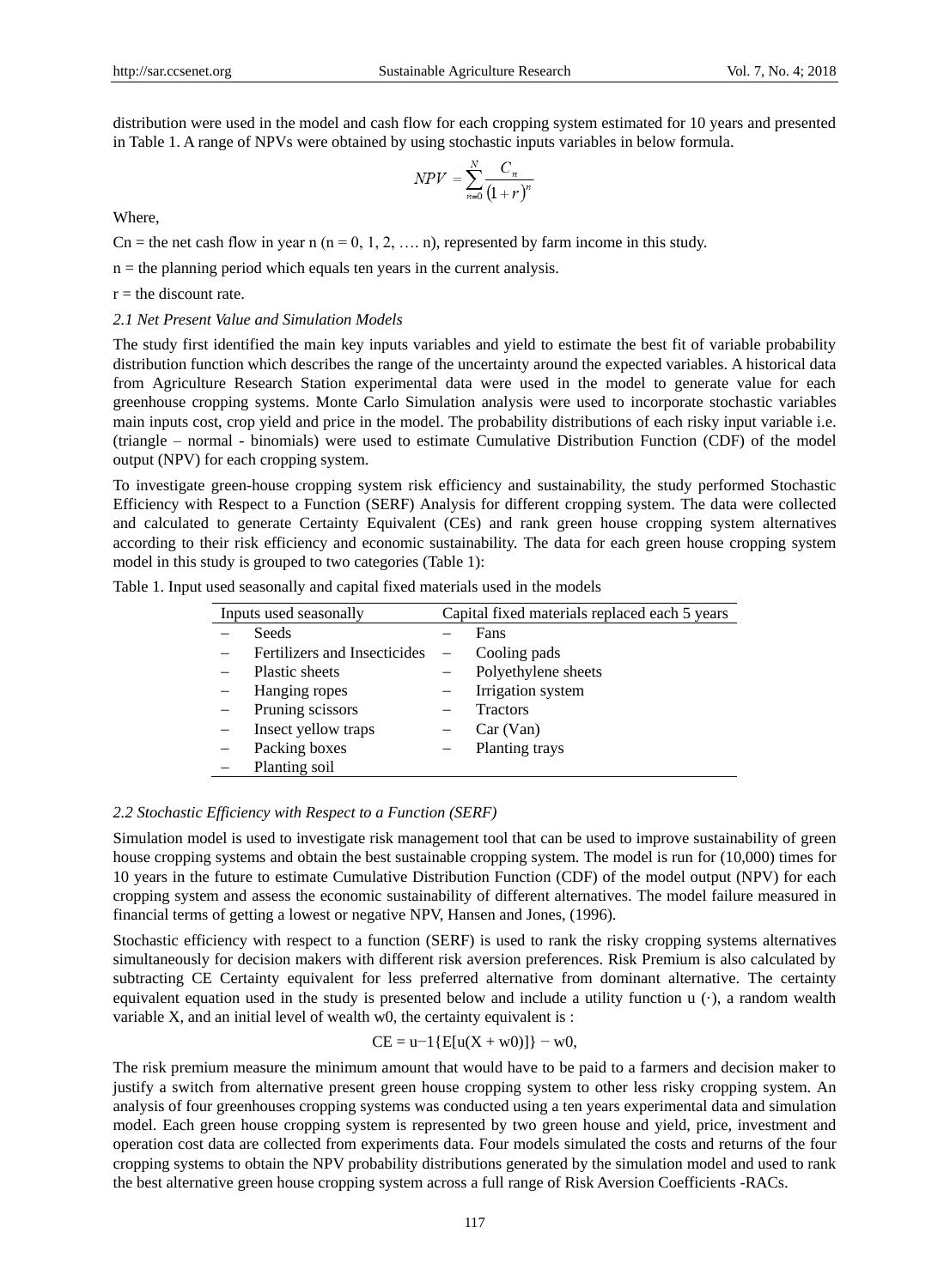## *2.3 Model Structure*

The modeling structure represents Al Batinah and Al Sharqiya Regions with hot temperature and high humidity, began by defining inputs and parameters effecting crop cultivation income and return. The purpose of the study is to provide a high level of understanding of risks of growing green house cucumber and tomato in Oman. The main risk and uncertainty variables identified in the models were :

- Variable cost increase and it is effect on NPV.
- Cucumber and tomato selling price volatility and their effect on NPV.
- Cost of production per ton for each cropping system and it is effects on NPV.
- Annual increase in sales price and unit cost.
- Total sale volume for each cropping system.
- Probability of competitor entry to the market from year one.
- Cucumber and tomato yield variation at four cropping systems.

The quantitative risk analysis is performed after selecting key parameters and estimated inputs probability distribution for four green house cropping systems grown in two green houses as follows :

- One tomato crop and two cucumber crops per year in two greenhouses (Tom1Cuc2).
- Three cucumber crops in one greenhouse and mixed crops in second greenhouses (Cuc&Mix).
- Two tomato crops per year in two greenhouses (Tomato).
- Three cucumber crops per year in two greenhouses (Cucumber).

The model estimate individuals risk parameters affecting the combination of greenhouse cropping system in term of financial performance and cash flows. The probability distributions of the parameters are incorporated in to Monte Carlo Simulation Model which allows evaluation and quantified risks range of each parameters.

Four models were formed to represent four greenhouse cropping systems. Investment capital cost, crop yield, total sale volume, sale price and per unit cost of production for each cropping system is estimated. The estimation of each input variable and probability distribution at each cropping systems identified and incorporated in the analysis and shown by below Table (2).

| <b>Risk</b>                   | Affects | <b>Distribution</b> | $\lambda$ bsolut/ | Impacts |             |      |
|-------------------------------|---------|---------------------|-------------------|---------|-------------|------|
|                               |         |                     | percentage        | Min     | Most likely | Max  |
| 1st year tomato yield2 houses | Revenue | Normal              | Absolut           | 15      |             | 16   |
| Increase in yield ton         | Revenue | Triangular          | Percentage        | 1%      | 2%          | 3%   |
| Sale Price/ton                | Revenue | Triangular          | Absolut           | 300     | 333         | 450  |
| 1st year unit cost/ton        | Cost    | Triangular          | Percentage        | 35%     | 37%         | 45%  |
| Increase in sales price       | Revenue | Triangular          | Percentage        | $0.5\%$ | 1%          | 1.5% |
| Increase in cost              | Cost    | Triangular          | Percentage        | $0.5\%$ | 1%          | 1.5% |

Table 2. Input parameters distribution range used in greenhouse MCS for Tomato Models

The study runs four greenhouse cucumber and tomato models tests and scenarios. The Stochastic Monte Carlo Simulation Models and Stochastic Efficiency with Respect to a Function (SERF) were used to evaluate and compare greenhouse cucumber traditional popular model (Basic Model) with other three cropping system models. The Stochastic Efficiency with Respect to a Function (SERF) performed to select the risk-efficient greenhouse cucumber and tomato cropping system in Oman.

A Latin hypercube sampling procedure with @Risk software from Palisade Corporation (7.5.0 Version) was used to calculate NPVs and statistic results with 10,000 number of iterations. In the simulation, values of parameters entering into the model were chosen from their respective probability distributions by Latin hypercube sampling technics and were combined according to functional relationships in the model to determine cropping system outcome and return i.e. NPV. The process was repeated a large number of times to give estimates of the output distributions of the performance measure which was expressed as cumulative distribution functions (CDFs) and Probability Density function PDF. The StopLight function analysis is also performed to develop probability of positive NPV and ranking graphs.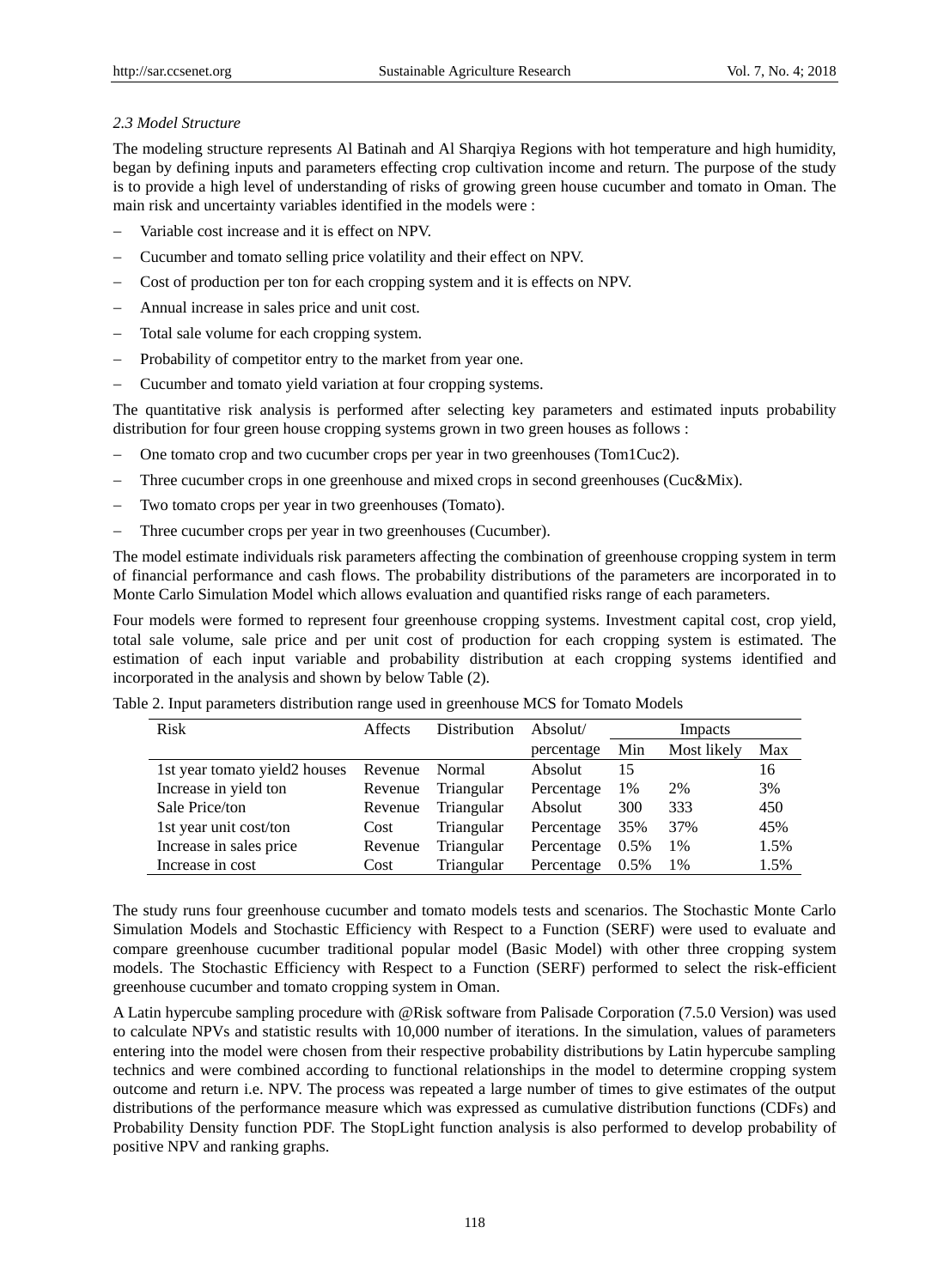## **3. Results and Discussion**

## *3.1 Monte Carlo Simulation Models Run Results*

The study investigated the green house cropping system economic performance and sustainability and calculates NPV by using experimental data. Model (1) cropping system which grows tomato for one season and cucumber for two times (Tom1Cuc2) achieved the highest NPV i.e. RO 7 106 followed by (Tomato) model with RO 4 258 NPV, and (Cucu&Mix) model with RO 3 792. The net present value figure indicates and measures investment viability and economic performance of the cropping systems. The Stander Deviation SD for Model (1) is highest i.e. 24 348 and for Model (4) is lowest i.e. 17 754 and indicates low variation of cucumber outputs cropping system.

The Coefficient on of Variation of the probability distribution of NPVs was low for Model (1) and (3) and record 3.43% and 5.07% respectively and indicates that growing one tomato crop and two cucumber crops is most sustainable cropping systems with a risk efficient Net Present Value. The result also shows that Model (1) will get a positive NPV with 62% probability and Model (4) will get positive NPV with 58% probability. Table 3 below summarized the statistical results of four green-house cropping systems models.

| Models          | Model $(1)$ | Model $(2)$ | Model $(3)$ | Model $(4)$ |
|-----------------|-------------|-------------|-------------|-------------|
| Cropping system | Tom1Cucu2   | Cucu&Mix    | Tomato      | Cucumber    |
| Mean RO         | 7 1 0 6     | 3792        | 4 2 5 8     | 1 7 3 2     |
| SD              | 24 3 48     | 20 737      | 21 599      | 17 754      |
| <b>CV</b>       | 3.43%       | 5.47%       | 5.07%       | 10.25%      |
| <b>Skewness</b> | $-0.077$    | 0.247       | $-0.027$    | $-0.035$    |
| Kurtosis        | $-0.201$    | 0.614       | 0.099       | 0.272       |
| Min             | (63 203)    | (58191)     | (61919)     | (63929)     |
| Max             | 90 140      | 79 277      | 80 328      | 58 442      |
| Range           | 153 343     | 137468      | 142 247     | 122 371     |

Table 3. Green house cucumber and tomato cropping system statistics for NPVs for each model

The probability density function analysis for four cropping systems was estimated to consider a full range of possible outputs of cropping systems NPVs. It gives all possible outputs result and cover a range of (ARAC) level and shows Cucumber is most preferred model at upper risk aversion coefficient (URAC).

#### *3.2 Cumulative Distribution Function*

The Cumulative Distribution Function (CDF) chart for four green-house cucumber and tomato cropping systems is drown by using Simetar Program and displayed below in Figure 1. The CDF graph shows that the (Tom1Cuc2) cropping system lies more to the right than the other three alternatives cropping systems. This result suggests that growing one tomato rotation in August and two cucumbers rotation scenario (Tom1Cuc2) is preferred and risk aversion over the others scenarios because at each probability level of this scenario is associated with higher NPV. The cultivation and growing of three cucumber rotations (Cucumber) Scenarios lies further to the left than the others and it is the least preferred cropping system for the same reason. Although the CDF Graph procedure is superior to the other ranking methods it does not always result in an unambiguous ranking of the cropping system strategies.

When the CDF lines cross each other's there will be no clear ranking and the cropping systems need to be ranked based on expected utility principles such as stochastic dominance i.e. first and second degree stochastic dominance, certainty equivalents, stochastic efficiency with respect to a function (SERF), and risk premiums analysis.

## *3.3 Stochastic Dominance with Respect to a Function (SDRF)*

The Stochastic Dominance with Respect to a Function (SDRF) analysis and certainty equivalent is performed under alternative utility for each cropping system and is used to rank greenhouses cropping systems scenarios. The preferred risky alternative is also calculated for the lower risk aversion coefficient (LRAC) and upper risk aversion coefficient (URAC) level. Table number 4 and 5 below shows and rank the risky alternative according to certain equivalent figures (CE) and shows model (Tom1Cuc2) cropping system is preferred for lower RACs level and considered to be the risk efficient cropping system followed by (Tomato) model. (Cucumber) model is preferred for upper RAC level as its price is more stable than tomato crop. Eihab F. et.al (2017), found that risk is reduced as greenhouse cucumber production increases due to the high level of tomato price volatility as the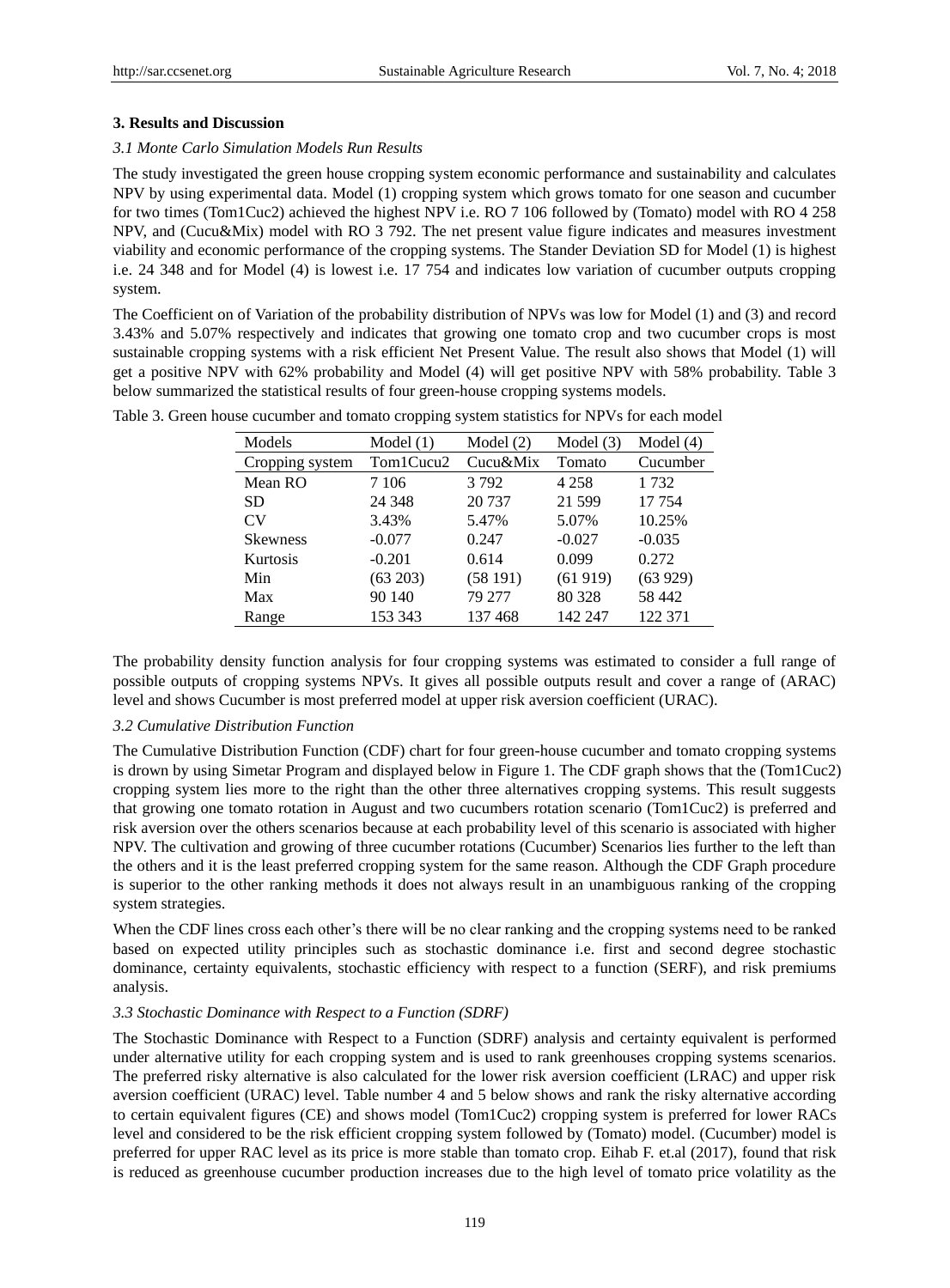

alternative to cucumber. The Stochastic Dominance with Respect to Function (SDRF) criteria is useful for ranking risky alternatives cropping system which CDFs are crossed.

Figure 1. Cumulative Distribution Function of four green-house cucumber and tomato cropping systems

|           | Efficient Set Based on SDRF at | Efficient Set Based on SDRF at |                    |                                |
|-----------|--------------------------------|--------------------------------|--------------------|--------------------------------|
| Lower RAC | 0.000                          |                                | Upper $RAC$ 0.0001 |                                |
| Model     | Level of Preference            |                                | Name               | Level of Preference            |
| Tom1Cuc2  | Most Preferred                 |                                | Cucumber           | Most Preferred                 |
| Tomato    | $2nd$ Most Preferred           |                                | Cuc&Mix            | $2nd$ Most Preferred           |
| Cuc&Mix   | 3 <sup>rd</sup> Most Preferred |                                | Tomato             | 3 <sup>rd</sup> Most Preferred |
| Cucumber  | <b>Least Preferred</b>         |                                | Tom1Cuc2           | <b>Least Preferred</b>         |

Table 4. Stochastic Dominance with Respect to a Function (SDRF) Analysis :

The main limitation of Stochastic Dominance with Respect to a Function (SDRF) is that this technique it is a pairwise ranking of risky alternatives and not a simultaneous ranking of all alternatives. Another limitation is that if the LRAC and URAC are set to far apart the procedure will not result in a consistent ranking at both RACs level and only one alternative in the efficient set. However, the incentive in setting RACs for SDRF is to set them as far apart as possible to include a larger class of decision makers.

Table 5. Certainty Equivalents Under Alternative Utility Functions

|   | Model      |                | CE Under Exponential Utility | <b>CE Under Power Utility</b> |           |  |
|---|------------|----------------|------------------------------|-------------------------------|-----------|--|
|   |            | Upper<br>Lower |                              | Lower                         | Upper     |  |
|   | Cucumber   | 1.731.67       | $-15,692.63$                 | 1,731.67                      | 2,136.83  |  |
|   | Tom1Cuc2   | 7,105.53       | $-20,194.13$                 | 7,105.53                      | 25,315.57 |  |
| 3 | $Cuc\&Mix$ | 3,792.39       | $-16,502.69$                 | 3,792.39                      | 3,645.92  |  |
|   | Tomato     | 4.258.16       | $-19,270.94$                 | 4.258.16                      | 22,501.94 |  |

#### *3.4 The StopLight Function Analysis*

The StopLight function analysis is performed by using Simetar program to develop probability ranking graphs. The StopLight graph summarizes the probabilities of NPV for each cropping system scenarios with lower and higher decision maker target. The study identified the NPV of less than zero NPVs which showed in red color. The graph also shows the probabilities that the risky alternatives exceed a maximum target of NPV of RO 15,000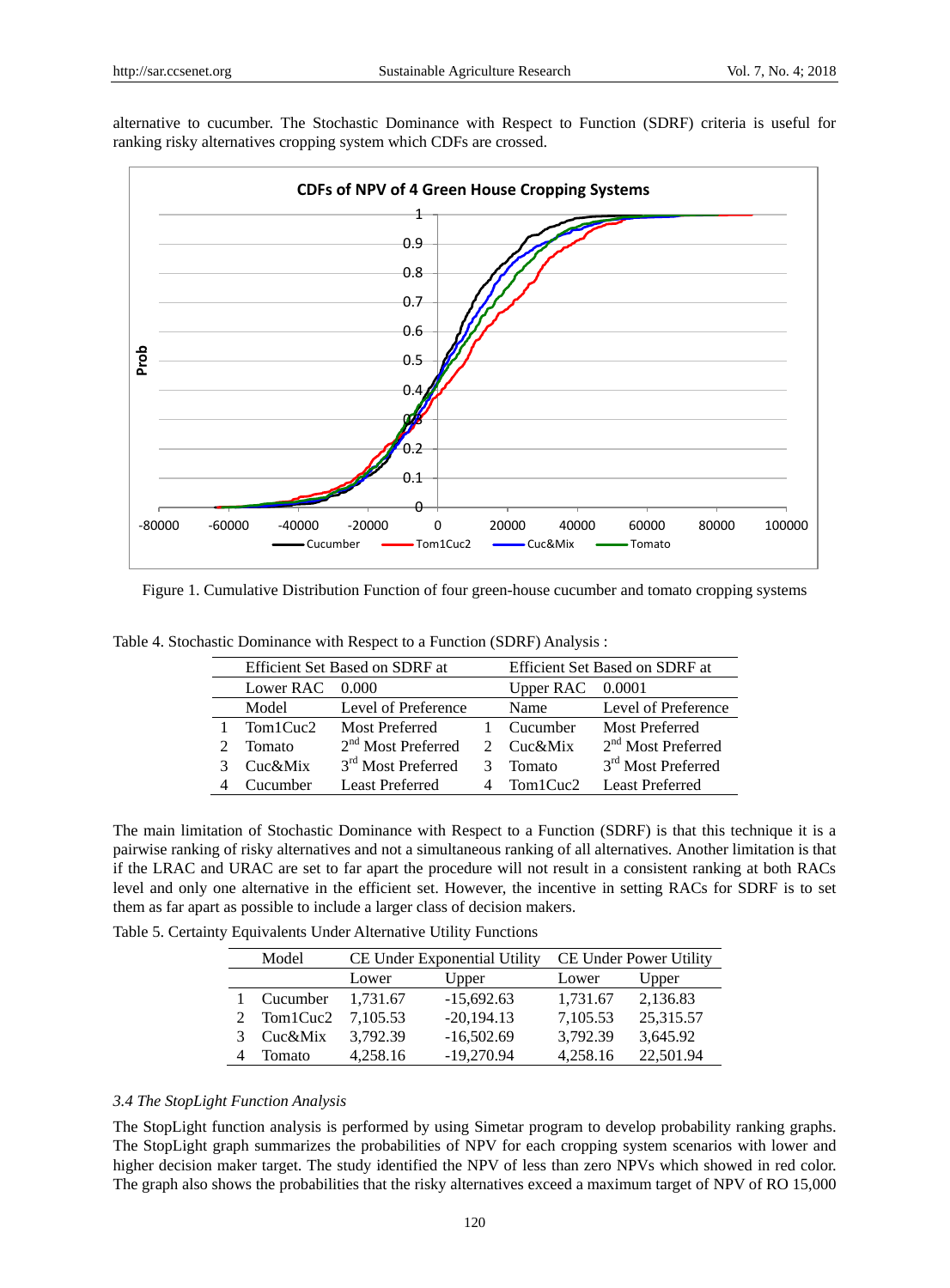and shows in green color. The probability of each scenario falling between the two targets is reported in the graph in a yellow color. StopLight analysis performed in this study and shows that green house cropping system (Tom1Cuc2) model got a positive NPV with a probability of 62% and (Tomato) model got a positive NPV with a probability of 58%. Figure (2) below displayed the probabilities of a risky alternative exceeding an upper target of RO 15,000 and falling below a lower target of (zero) NPV. This analysis is a powerful tool and help farmers and decision makers to rank risky alternatives and cropping systems according to their NPV profitability.



Figure 2. Cumulative Distribution Function of four green-house cucumber and tomato cropping systems

## *3.5 Stochastic Efficiency Respect to a Function (SERF)*

The Stochastic Efficiency with Respect to a Function (SERF) analysis used a utility function with a range of risk aversion instead of evaluating CEs at the two extreme absolute risk aversion coefficients ARACs levels. The (SERF) analysis evaluates CEs for a range of ARACs and between the lower risk aversion coefficient (LRAC) and the upper risk aversion coefficient (URAC). The ARAC represents a decision maker's degree of risk aversion. The stochastic efficiency with respect to a function (SERF) ranking analysis is performed in this study to test green-house cropping systems risky efficient alternatives simultaneously.

The study performed Stochastic Efficiency with Respect to a Function (SERF) analysis between (0.000) ARAC which represent risk neutral decision makers and (0.0001) ARAC which represent extremely risk averse decision makers. The analysis ranked model (Tom1Cuc2) as the first and model (Tomato) as the second cropping system alternatives at risk neutral ARAC. Farmers at extremely risk averse ARAC degree, ranked model (Cucumber) as the first choice and model (Cuc&Mix) as the second cropping system alternative followed by model (Tomato) as shown in Figure (3) below.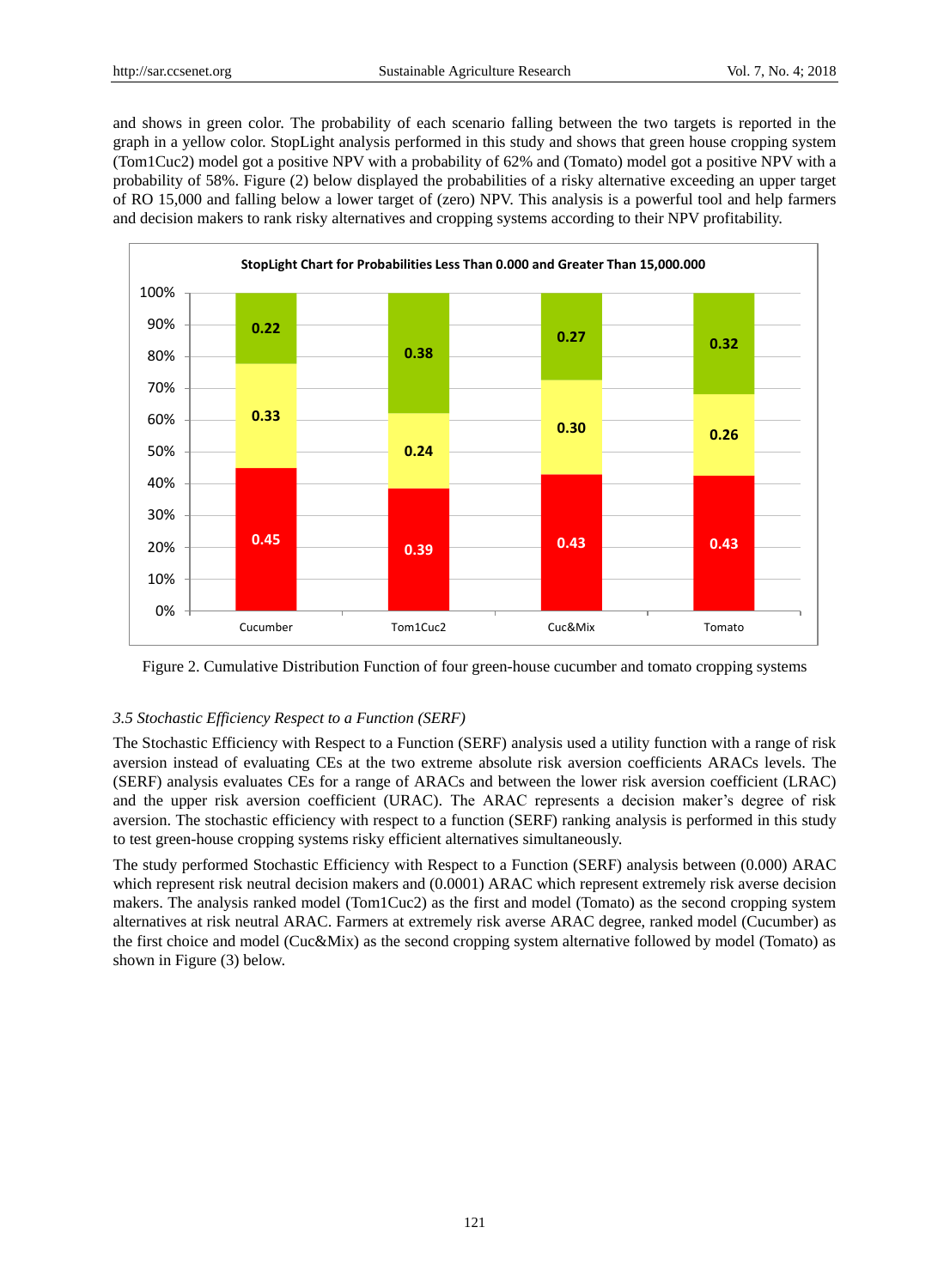

Figure 3. Cumulative Distribution Function of four green-house cucumber and tomato cropping systems

### *3.6 Probability Density Function (PDF) and Price Volatility Analysis*

The historical data analysis of cucumber and tomato market prices showed a large price variation during the year due to crop cultivation seasonality. The gap between local tomato supply and demand increased during the summer and recover through imports from Jordan and other Gulf Cooperation Council Countries. While Jordan open field tomato grower and tomato import agency try to keep tomato at high prices, local greenhouse tomato grower try to benefit from October and November tomato high market price as shown in Figure 4 below. The investment in greenhouse technology will increase yield and reduce risk and offer tomato in lower compatible price. The investment in new greenhouse technology needs an appropriate cropping systems practices and mitigate price risk competition between local greenhouse tomato producer and tomato import agency during summer season.



Figure 4. Cucumber and Tomato local and import monthly price RO/Kg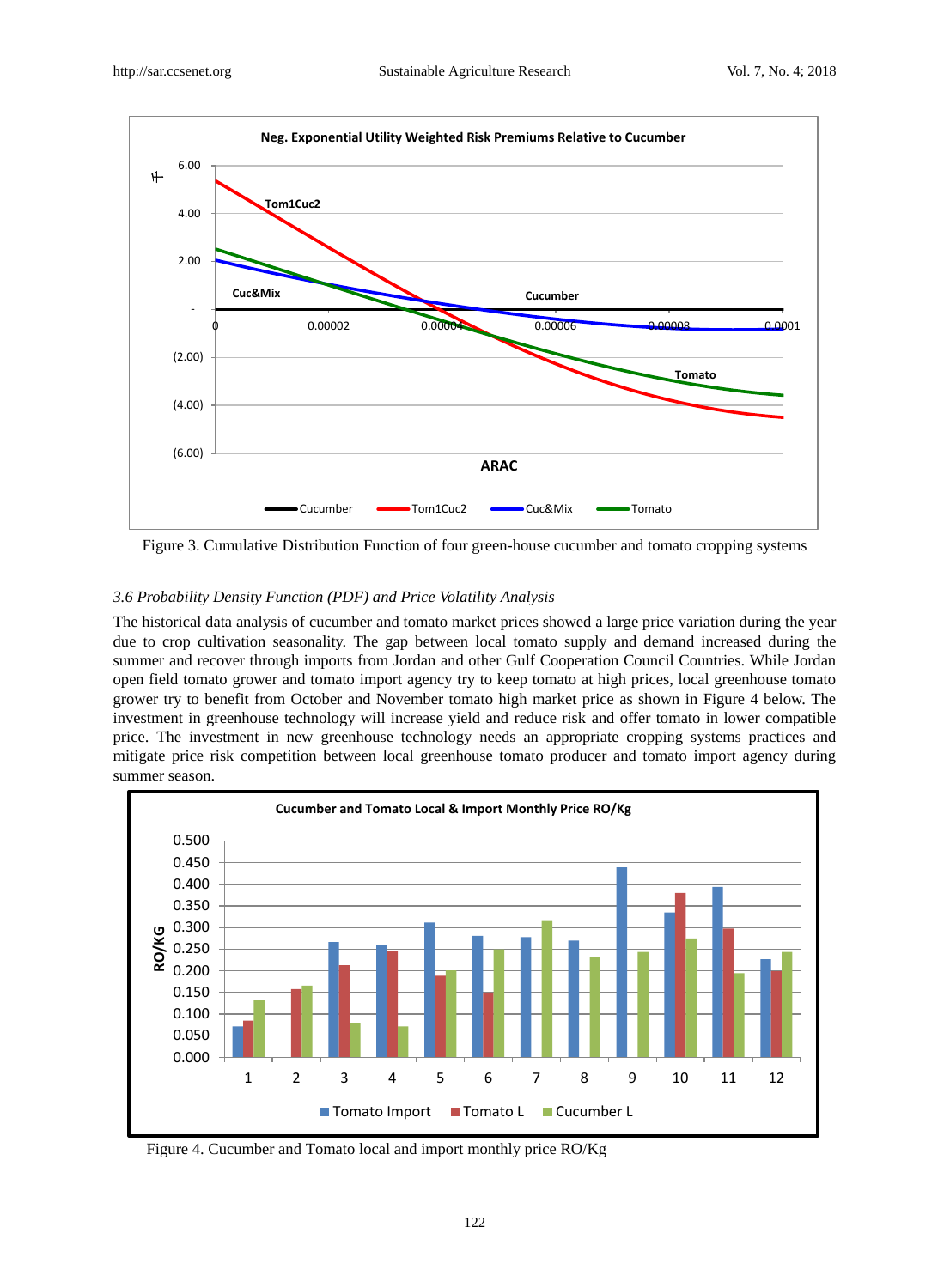The NPV Probability Distribution Function analysis is performed and shows model (Tom1Cuc2) and model (Tomato) as negatively skewed distribution and have a great potential of downside risk management cropping system alternatives. The analysis shows that model (Cucumber) NPV Probability Distribution Function have a lower upside potential and downside risk and more appropriate and attractive to risk aversion decision makers as per Figure (5). The risk premium of this cropping systems scenario is high and account for R.O. 5 373 to justify not to switch from planting cucumber to grow more risky cropping system such as (Tom1Cuc2). Green-house cucumber growers are not willing to trade less profit model (Cucumber) with additional risky model (Tom1Cuc2).



Figure 5. NPV Probability Density Function of four green-house cucumber and tomato cropping systems

### **4. Conclusion**

The main task of this paper is to investigate green house cucumber and tomato cropping system sustainability and ranked them over the range of risk aversion levels. The study also evaluated the economic sustainability and optimum mix of cucumber and tomato crop growing in two green houses. Four stochastic simulation models were identified by using excremental and historical data from Plant Production Research Center at Director General of Agriculture and Livestock Research. The net present value of each greenhouse cucumber and tomato combination models are estimated and calculated. The risk of yield and price seasonal volatility for each cropping system incorporated in the models by identifying probability distribution for each uncertain variable.

The Stochastic Dominance with Respect to a Function (SDRF) analysis and certainty equivalent (CE) is performed under alternative utility function and deferent level of (ARAC). Model (Tom1Cuc2) cropping system is most preferred for lower RACs level and considered to be the risk efficient cropping system followed by (Tomato) model and (Cuc&Mix) model. (Cucumber) model is most preferred for upper RAC level due to yields and price stability compared to tomato crop.

Stochastic efficiency with respect to a function (SERF) and risk premiums analysis is performed for risk neutral decision makers and extremely risk aversion decision makers. Model (Tom1Cuc2) identified as the most risk efficient cropping system and got a positive NPV with 62% probability followed by tomato model cropping system with a positive NPV with probability of 58% for risk neutral farmers. Farmers at extremely risk averse ARAC degree, ranked model (Cucumber) as the first choice and model (Cuc&Mix) as the second cropping system alternative followed by model (Tomato) and model (Tom1Cuc2).

The study indicates tomato and cucumber producers are faced with different production and financial situations. Their risk preferences play an important role in determining their production decisions and Government supporting policy are required. The risk premium (RP) analysis shows that greenhouse tomato growers need to